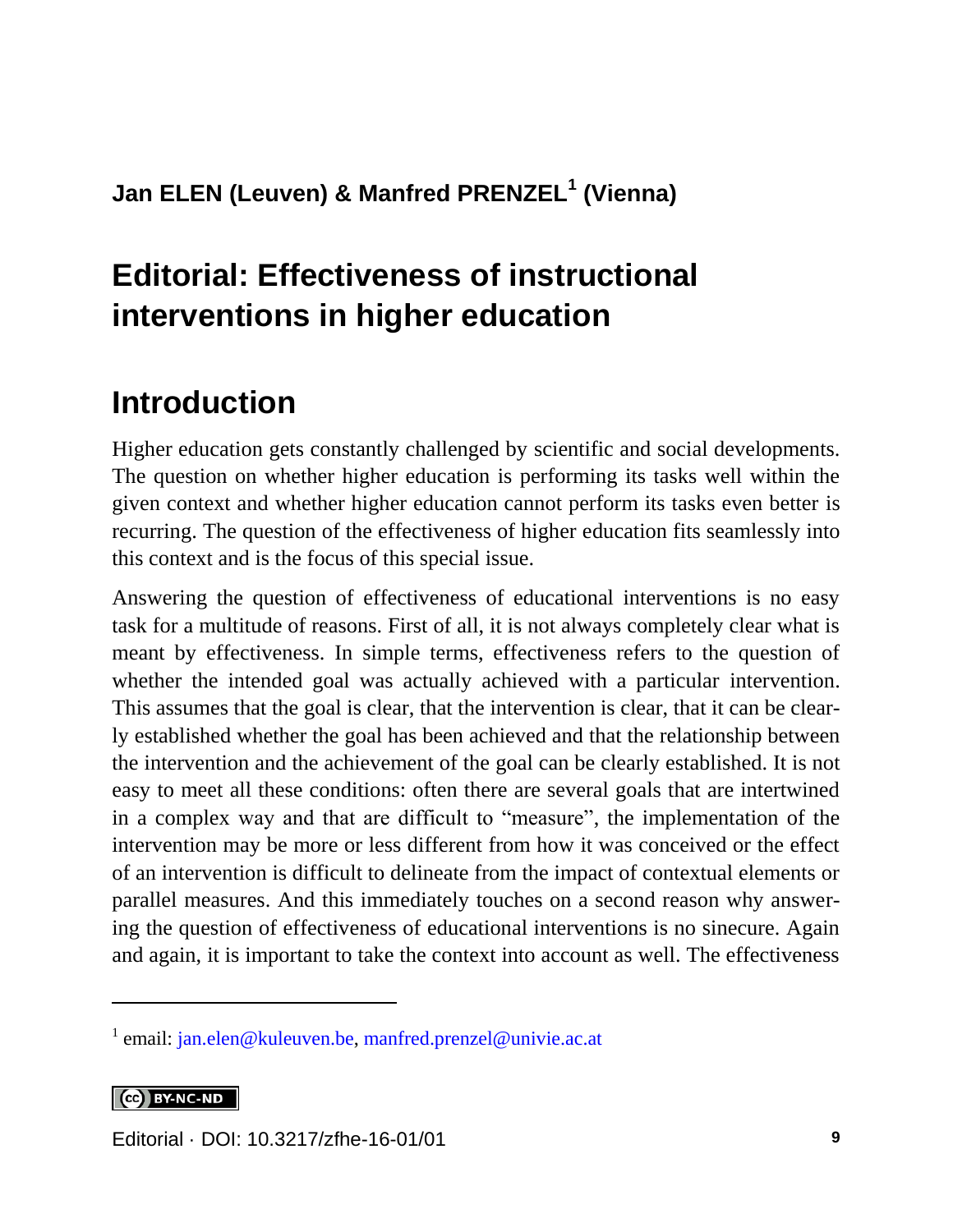of an intervention depends not only on the intervention itself but also, for example, on the target group, the available infrastructure, the current legislation, the time of implementation or the expertise of the teachers.

However difficult, answering the question of the effectiveness of interventions remains an important task because it helps to scientifically substantiate and critically question such interventions. This special issue compiles on the effectiveness of an intervention. The special issue does not zoom in on one particular intervention but shows the diversity in the goals pursued and the interventions used to achieve them. It also shows methodological differences in effectiveness research.

The interventions in the special issue target various challenges for higher education. In addition to cognitive learning outcomes, also motivational, affective and metacognitive goals are aimed at. Some contributions address differences among new students whereas other look for ways in which students can be supported in their efforts to become competent professionals or in which societal issues can be brought into the curriculum. Given the diversity in the goals of the interventions it is not surprising that also the interventions themselves differ in multiple respects such as the focus (e.g., understanding, practice, reflection), the duration, the place in the curriculum (at the start, at the end) or the specific nature (e.g., counselling, gamification, ePortfolio).

The different contributions also reflect methodological diversity. While most are actual intervention studies, there are also more conceptual pieces (discussion of different practices to assess effectiveness, systematic review, etc.). The empirical studies differ in the sample size and the level of students, the nature of the assessment instruments (self-reports, exams) as well as the moment on which the assessment is done (immediate versus delayed results).

It was argued that studying the effectiveness of instructional interventions is complex. The different contributions nicely point this out by repeatedly arguing the need for nuanced interpretation and for explicitly considering the context for the intervention.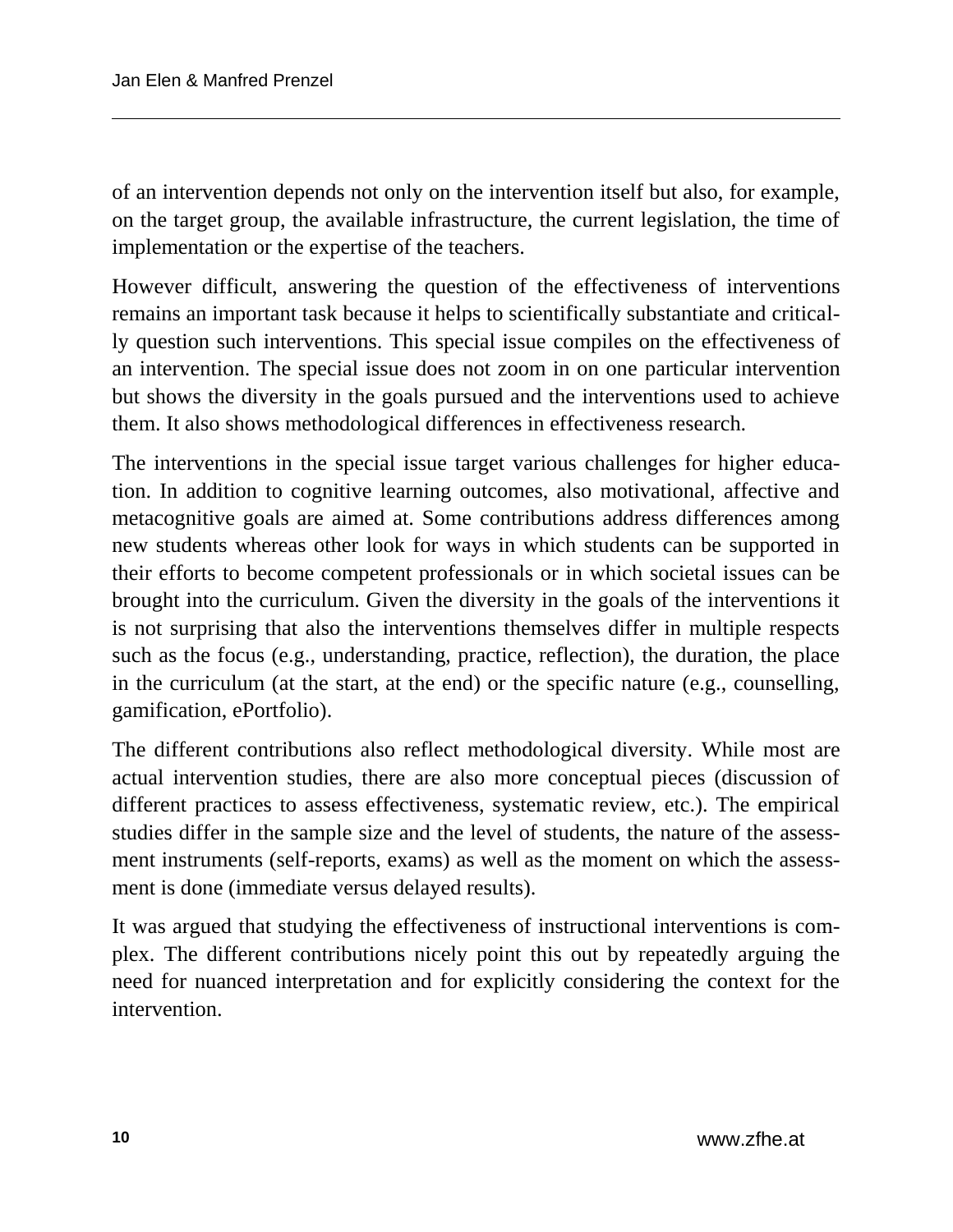### **Overview**

In their contribution ("Measuring effectiveness by evaluating teaching-learning arrangements") *Bianca Pircher and Eva Maria Jabinger* illustrate the diversity of ways in which effectiveness of interventions can addressed. Building on real cases they discuss a variety of measures to point out that 'effectiveness' can have very different meanings. It may relate to student reactions and perceptions over proxy measures and formal assessments. The authors emphasize the need for adequately interpreting statements about effectiveness by explicitly considering the methods used to formulate the statements.

In a study ("The effectiveness of invention activities on student teacher learning" by *Sonja Wedde, Annette Busse and Dorit Bosse* 'epistemic curiosity' and (awareness of) 'knowledge gaps' is aimed at. They analyzed the effects of two approaches to solve problems prior to instruction in a sample of 106 student teachers. In a first approach student teachers were encouraged to invent solutions, in the second approach student teachers studied worked out examples. While the approaches do not seem to result in different effects for 'curiosity', results show that students in the invention group became more aware of knowledge gaps. The study is a nice example of the research in which effectiveness of interventions is studied by looking for differential effects of specific approaches. In these studies, the question is not only whether an intervention is effective but also which approach is more effective than another one with respect to prerequisites of the students.

The recent pandemic has clearly revealed the importance in higher education of students' well-being. In her study ("Bringing stress management into students' curricula: Effectiveness of a holistic stress management intervention") *Natalie Peters* reports the effects of a 'stress management intervention' as implemented in a seminar. Given that for students participating in the seminar perceived stress was lower and contentment with life, well-being, and knowledge about stress and coping was higher in comparison to a group that did not attend the seminar, the stress management intervention is concluded to be effective. The study reflects the broadening scope of goals in higher education and illustrates research on effective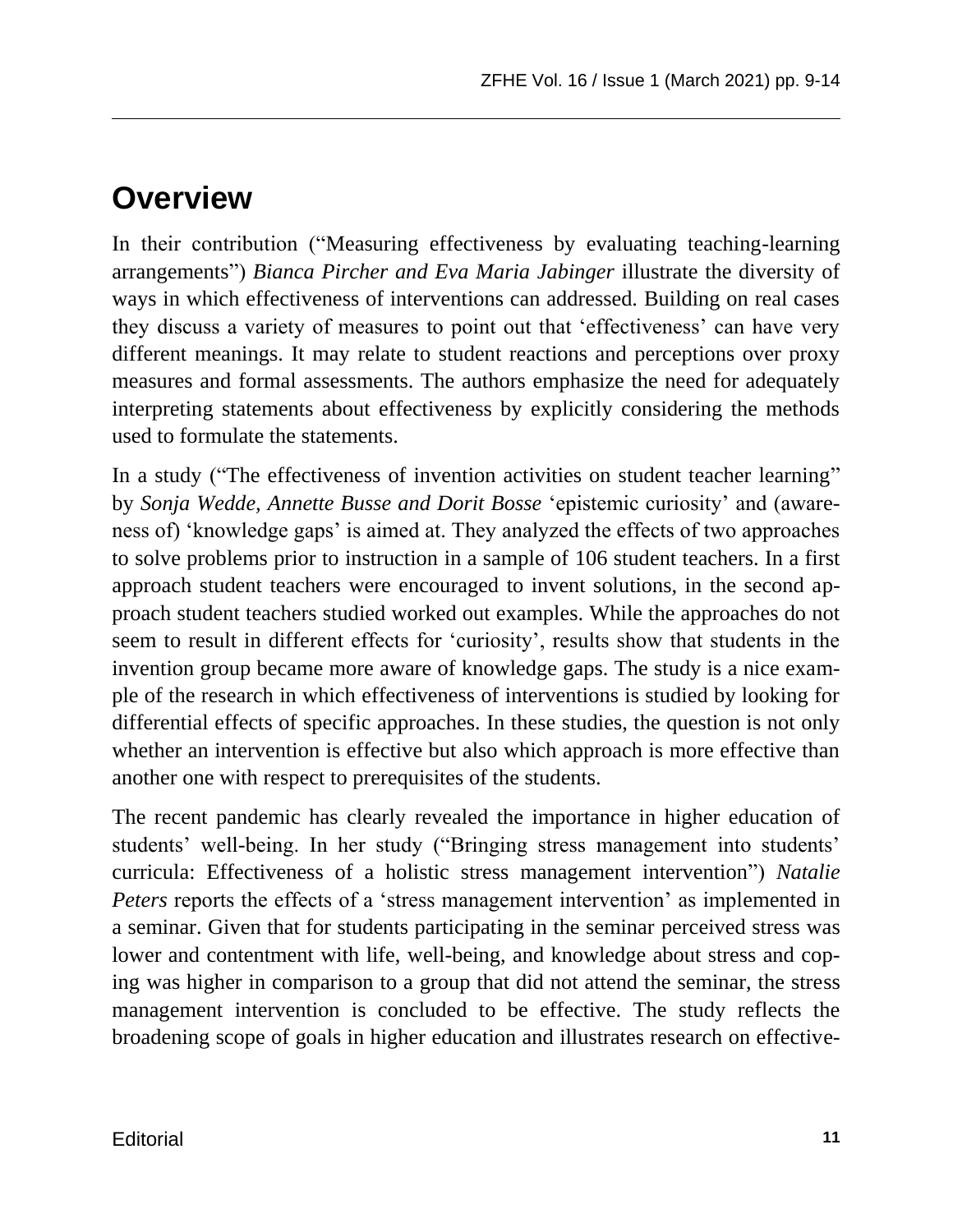ness in which a control group is used that does not attend an alternative intervention.

A recurrent point of discussion in higher education pertains to the relationship between higher education and society. Service learning aims to directly address this issue. In their paper ("Effectiveness of Service-Learning") *Peter Slepcevic-Zach and Karina Fernandez* present the results of an intervention study. They registered the perceptions of 82 students on the effects of a service-learning course across three measuring points. In this study the extent to which perceived effects are in line with intended effects is regarded to be a measure of effectiveness. The study further adds to the diversity by looking at long-term rather than immediate effects as the participants were also interviewed three years after completing the course.

Not all students are equally well-prepared for higher education. Numerous institutions offer provisions that may help students to be better prepared. In their contribution ("The effects of STEM pre-courses – A systematic literature review") *Sarah Berndt, Annika Felix and Judit Anacker* discuss STEM pre-courses. Given the potential impact of context on the effectiveness of instructional interventions, it is indicated to look at a multitude of studies prior to make strong claims. A literature review therefore helps to our understanding of the effectiveness of an intervention as it highlights general effects as well as contextual factors that affect the effect. Based on their review Berndt, Felix and Anacker report that pre-courses have rather short-term effects at the subject level, but also non-subject related effects can be retrieved.

Pre-courses are one approach to handle differences among students. Structuring the semester is another one. In their contribution ("Counselling in the introductory phase of studies") *Malihe Brensing, Till Dannewald, Annika Kanzinger, Ulrike Mayer and Joerg Zender* present the effects of such an intervention. Freshmen could choose to have three shorter exams during the semester or one exam at the end of the semester. Individual counselling was made mandatory for those who failed one of the shorter exams. As an indicator of effectiveness it was shown that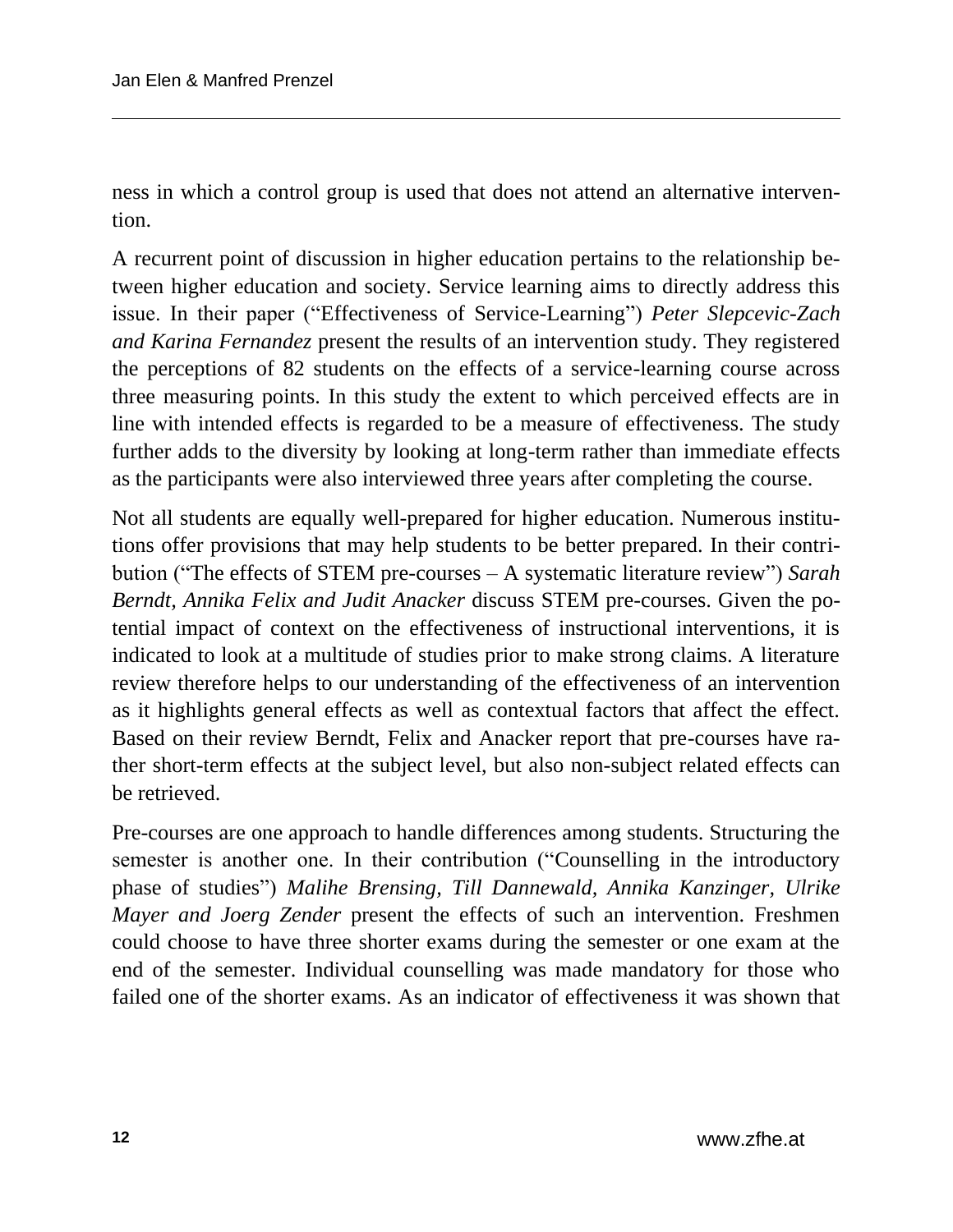after counselling students performed better on remaining exams. It is to be noted that in this study exam results are regarded to be a direct measure of effectiveness.

Higher education aims at preparing students to be competent professionals who are able to apply their knowledge in actual practice. A wide range of interventions is directed towards fostering competence development. In their study ("Acquiring competences for (co-)constructivist, competence-oriented, adaptive teaching") *Matthias Baer, Mirjam Kocher, Anna Locher, and Christine Villiger* discuss the effectiveness of a three-parts intervention with both teacher students and experienced teachers. By doing so these authors highlight the importance of considering the target group when interpreting results of effectiveness studies. Data on a.o. selfassessments of teaching competence and attitude towards (co-)constructivist, adaptive, and competence-oriented teaching from the intervention groups were compared with similar data from two non-intervention groups (both student teachers and experienced teachers). The study illustrates the importance of considering multiple variables but also the complexity that results from doing so.

Preventing dropout and ensuring high learning outcomes are important goals of higher education. Multiple efforts are done to achieve these goals by using digital approaches. One of these approaches is gamification. While theoretically gamification has a huge potential, when, how and for whom it might work remains to be understood. A contribution in this regard ("Gamification: What's in it for engineers? Comparison of two study courses in Germany") by *Tim Pidun* points to the need for further research. Gamification was introduced in two engineering courses that share a computer science module: an economics-oriented and a technically oriented course. Positive effects (as measured on the one hand by exam results, and on the other hand by self-reported skills acquisition perceptions) could be retrieved only in the economics-oriented course, and not in the technically oriented course. The study highlights the importance for replication studies with different target groups in order to better understand the underlying mechanisms that affect effectiveness.